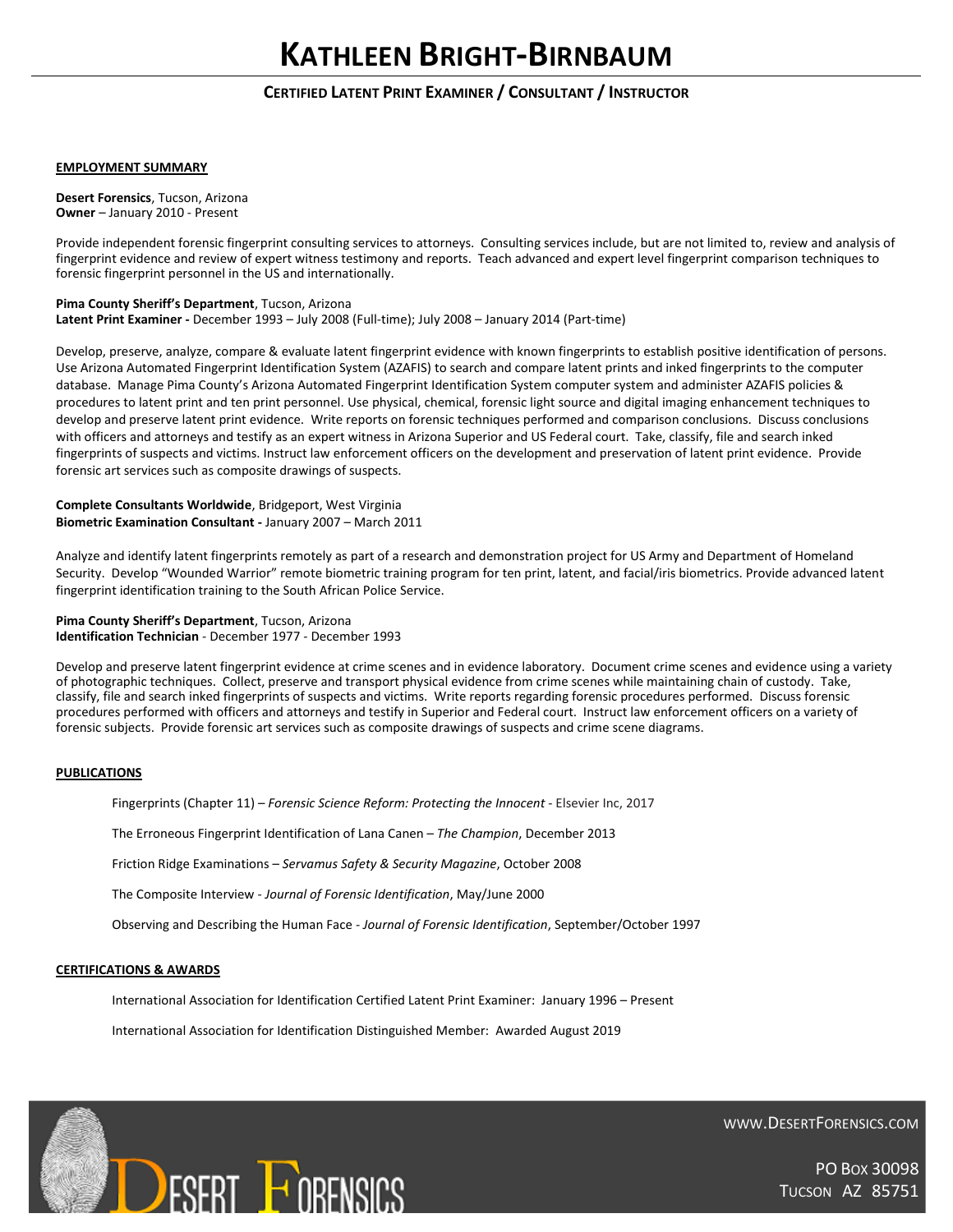# **KATHLEEN BRIGHT-BIRNBAUM**

## **CERTIFIED LATENT PRINT EXAMINER / CONSULTANT / INSTRUCTOR**

#### **PROFESSIONAL PRESENTATIONS & TEACHING**

Advanced Ridgeology Science Workshop; Salt Lake City Police Department, Salt Lake City, Utah – April 2019 Fingerprints; Texas Criminal Defense Lawyers Association / 16th Annual Forensics Seminar, Austin, Texas – October 2018 Fingerprints; Texas Criminal Defense Lawyers Association / Innocence Project of Texas, Austin, Texas – August 2018 Advanced Ridgeology Science Workshop; Travis County Sheriff's Department, Austin, Texas – June 2018 Advanced Ridgeology Science Workshop; Idaho State Police, Meridian, Idaho – September 2017 Advanced Ridgeology Science Workshop; Thomas County Sheriff's Office, Thomasville, Georgia - July 2017 The Erroneous Identification of Lana Canen; Texas Division of the International Association for Identification Educational Conference, Ft. Worth, Texas – June 2017 AFIS – Is It Really a Match; Texas Division of the International Association for Identification Educational Conference, Ft. Worth, Texas – June 2017 Advanced Ridgeology Science Workshop; Missouri State Highway Patrol Crime Lab, Jefferson City, Missouri – April 2017 Advanced Ridgeology Science Workshop; Indiana State Police, Indianapolis, Indiana – November 2016 Advanced Ridgeology Science Workshop; San Francisco Police Department, San Francisco, California – October 2016 Erroneous Fingerprint Identification: The Lana Canen Case; Texas Criminal Defense Lawyers Association – October 2015 Erroneous Fingerprint Identification: The Lana Canen Case; Northern Arizona University, Flagstaff, Arizona – April 2015 Erroneous Fingerprint Identification: The Lana Canen Case; Western All Star Conference & Confabulation, Boise, Idaho – September 2014 Advanced Ridgeology Science Workshop; San Francisco Police Department, San Francisco, California – August 2014 Erroneous Fingerprint Identification: The Lana Canen Case; 12th Annual Arizona Public Defender Conference, Tempe, Arizona – June 2014 Advanced Ridgeology Science Workshop; San Francisco Police Department, San Francisco, California – March 2014 The Erroneous Identification of Lana Canen; 2<sup>nd</sup> National Forensic Services Conference, Pretoria, South Africa - February 2014 AFIS – Is It Really a Match; 2nd National Forensic Services Conference, Pretoria, South Africa – February 2014 Ridgeology Science Workshop: Train the Trainer; South African Police Service, Johannesburg, South Africa – February 2014 The Erroneous Identification of Lana Canen; International Association for Identification Educational Conference, Providence, Rhode Island – August 2013 AFIS – Is It Really a Match; International Association for Identification Educational Conference, Providence, Rhode Island – August 2013 Advanced Ridgeology Science Workshop; Indiana State Police, Indianapolis, Indiana – May 2013 Advanced Ridgeology Science Workshop; Broward County Sheriff's Department, Ft. Lauderdale, Florida – March 2013 Forensic Training Seminar; Indiana Public Defender Training Council, Indianapolis, Indiana – December 2012 Advanced & Expert Ridgeology Science Workshops; South African Police Service, Johannesburg, South Africa – October 2012 Crime Scene Management Conference; South African Police Service, Polokwane, South Africa – July 2011 Advanced Ridgeology Science Workshop; South African Police Service, Johannesburg, South Africa – March 2011 Advanced Ridgeology Comparison Techniques; Tucson, Arizona – July 2010 Advanced Ridgeology Science Workshop; South African Police Service, Pretoria, South Africa – July 2008



WWW.DESERTFORENSICS.COM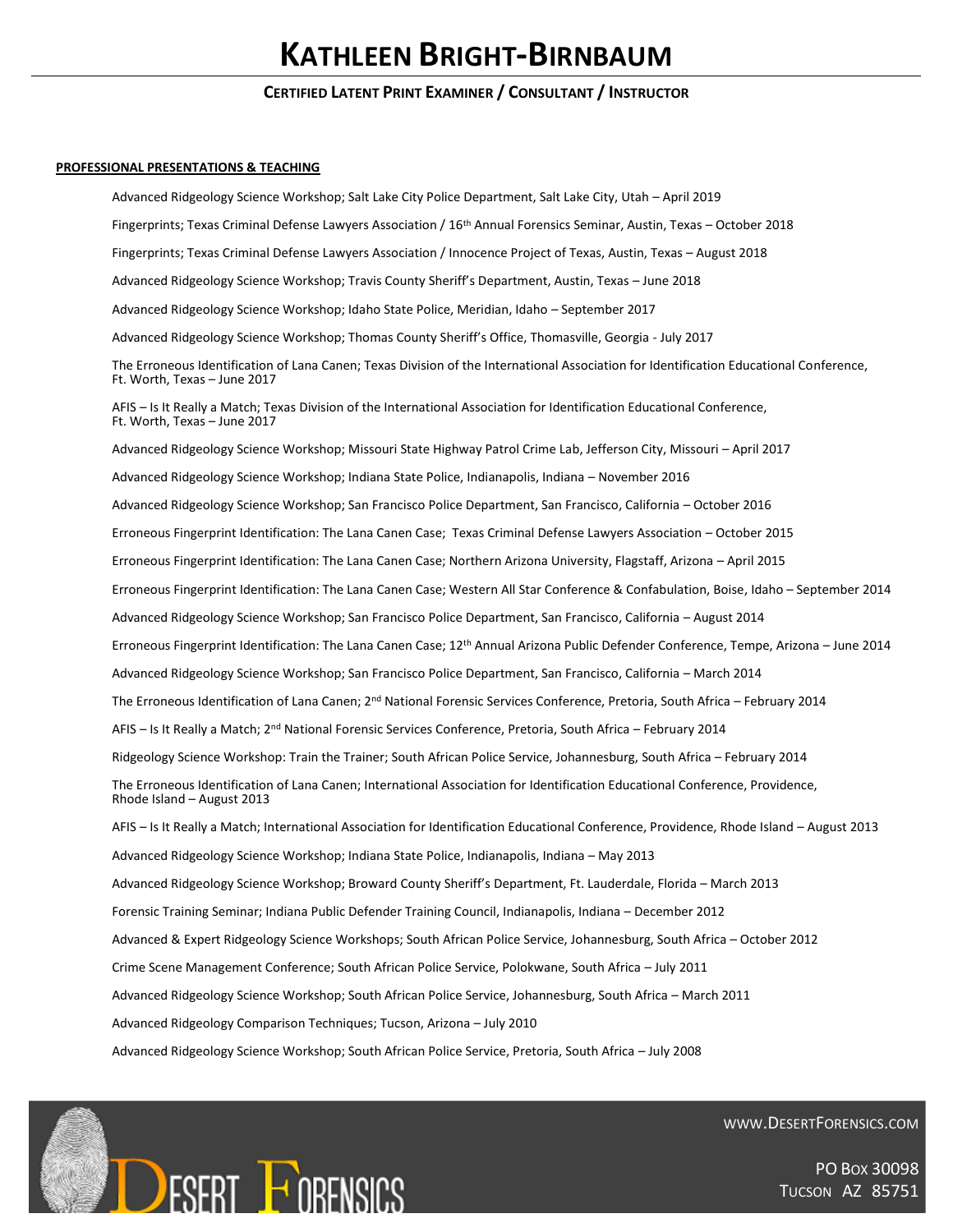## **CRIMINAL DEFENSE CONSULTING**

| Bannock County Public Defender, Pocatello, Idaho - April 2022<br><b>Evidence Review</b>                                |
|------------------------------------------------------------------------------------------------------------------------|
| Freud Law, Waco, Texas - April 2022<br><b>Review Proof of Prior Evidence</b>                                           |
| Innocence Project of Texas, Fort Worth, Texas - November 2021<br><b>Evidence Review</b>                                |
| Law Firm of Edward Bustamante, Albuquerque, New Mexico - October 2021<br><b>Evidence Review</b>                        |
| Martinez & Ruby, LLP - Baraboo, Wisconsin - June 2021<br><b>Evidence Review</b>                                        |
| Bannock County Public Defender - Pocatella, Idaho - June 2021<br><b>Evidence Review</b>                                |
| Law Office of James B Anders III - San Antonio, Texas - June 2021<br><b>Evidence Review</b>                            |
| Liberty Law - Edmonton, Alberta - March 2021<br><b>Evidence Review</b>                                                 |
| Savage Oykhman Law - Calgary, Alberta - April 2021<br><b>Evidence Review</b>                                           |
| Liberty Law - Edmonton, Alberta - February 2021<br><b>Evidence Review</b>                                              |
| Liberty Law - Edmonton, Alberta - December 2020<br><b>Evidence Review</b>                                              |
| Law Offices of Joseph Conrad Smith - Southfield, Michigan - Sept 2020 - Present<br>Civil / Wrongful Conviction         |
| Weber Legal - Jefferson, Indiana - June 2020<br><b>Evidence Review</b>                                                 |
| Reed Smith, LLP - Chicago, Illinois - April 2020<br>Civil / Post-conviction review                                     |
| San Diego County Office of the Public Defender - San Diego, California - March 2020<br>Post-Conviction Evidence Review |
| Federal Defenders of Eastern Washington & Idaho - Spokane, Washington - January 2020<br>Evidence Review                |
| Liberty Law - Edmonton, Alberta - January 2020<br><b>Evidence Review</b>                                               |
| Law Office of Jack Lansdale - Tucson, Arizona - October 2019<br><b>Evidence Review</b>                                 |
| Stoney Forensics, Inc - Chantilly, Virginia - August 2019<br><b>Evidence Consultation</b>                              |

Law Offices of Cornelia W. Honchar - Tucson, Arizona – August 2019 Evidence Review



WWW.DESERTFORENSICS.COM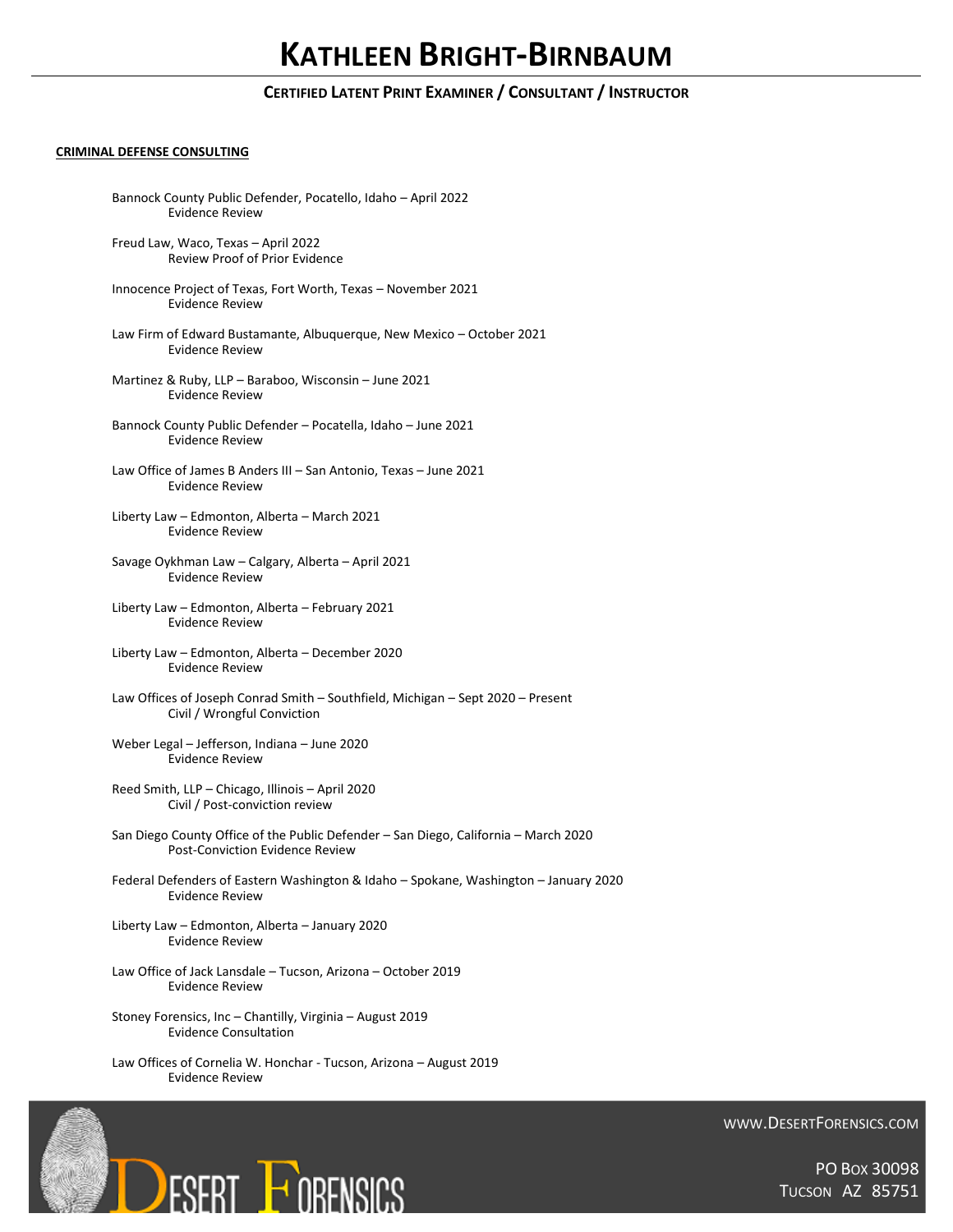## **CRIMINAL DEFENSE CONSULTING - Continued**

| Wisconsin State Public Defender's Office, Spooner, Wisconsin - May 2019<br><b>Evidence Review</b>                          |
|----------------------------------------------------------------------------------------------------------------------------|
| Freud Law, Waco, Texas - February 2019<br><b>Evidence Review</b>                                                           |
| Federal Public Defender - District of Arizona, Tucson, Arizona - January 2019<br><b>Evidence Review</b>                    |
| Michelle Kraus, Attorney at Law, Ft. Wayne, Indiana - December 2018<br><b>Evidence Review</b>                              |
| Dallas County Public Defender's Office, Dallas, Texas - December 2018<br><b>Evidence Review</b>                            |
| Indiana State Public Defender, Indianapolis, Indiana - October 2018<br><b>Transcript Review</b>                            |
| Padway & Padway, Ltd, Milwaukee, Wisconsin - October 2018<br><b>Evidence Review</b>                                        |
| Martinez & Ruby, LLP - Baraboo, Wisconsin - September 2018<br><b>Evidence Review</b>                                       |
| Mastantuono & Coffee SC - Milwaukee, Wisconsin - August 2018<br><b>Evidence Review</b>                                     |
| Padway & Padway, Ltd, Milwaukee, Wisconsin - August 2018<br><b>Evidence Review</b>                                         |
| Salt Lake Legal Defender Association, Salt Lake City, Utah - July 2018<br>Evidence & report review                         |
| Engelsman Magabane Inc, Kimberly, Northern Cape, South Africa - April 2018<br><b>Post-Conviction Evidence Consultation</b> |
| Federal Defenders of Montana, Billings, Montana - April 2018<br><b>Evidence Review</b>                                     |
| Minick Law PC, Fort Worth, Texas - March 2018<br><b>Evidence Review</b>                                                    |
| Kurie Queck Law Office, Sherwood Park, Alberta - February 2018<br>Evidence and report review                               |
| Cummings Law Firm / Innocence Project of Texas, Round Rock, Texas - January 2018<br>Post-Conviction evidence review        |
| Salt Lake Legal Defender Association, Salt Lake City, Utah - November 2017<br><b>Evidence Review</b>                       |
| Beresh Cunningham Law Firm, Edmonton, Alberta - September 2017<br>Evidence consultation                                    |
| Freud Law, Waco, Texas - September 2017<br>Post-Conviction evidence review                                                 |
|                                                                                                                            |

Schiro & Zarzynski Law Firm, Milwaukee, Wisconsin – August 2017 Evidence Review



WWW.DESERTFORENSICS.COM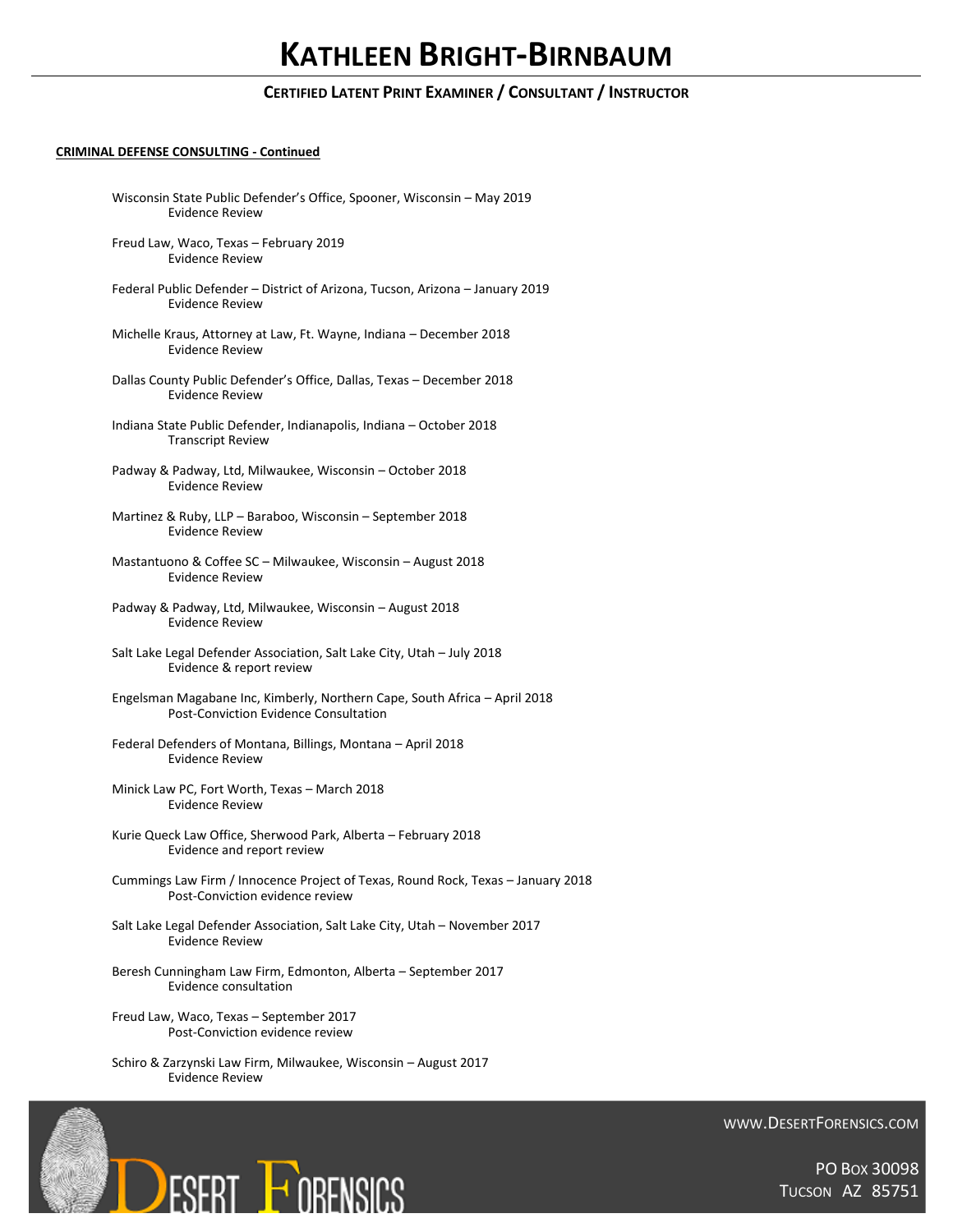## **CRIMINAL DEFENSE CONSULTING – Continued**

| Innocence Project of Texas, Fort Worth, Texas - July 2017<br>Post-conviction evidence review                                                     |
|--------------------------------------------------------------------------------------------------------------------------------------------------|
| Wisconsin State Public Defender's Office, Madison, Wisconsin - February 2017<br>Evidence and report review                                       |
| Hennessey Law Firm & Marion County Public Defender's Office, Indianapolis, Indiana - January 2017<br>Evidence and report review                  |
| Office of the Federal Public Defender, Phoenix, Arizona - August 2016 - August 2017<br>Evidence review                                           |
| Salt Lake Legal Defender Association, Salt Lake City, Utah - August 2016<br>Evidence review                                                      |
| Salt Lake Legal Defender Association, Salt Lake City, Utah - August 2016<br>Evidence review                                                      |
| Office of the Federal Public Defender, Nashville, Tennessee - March 2016 - December 2016<br>Post-conviction evidence review                      |
| Beresh Cunningham Law Firm, Edmonton, Alberta - February 2016 - March 2016<br>Evidence review and court consultation                             |
| Kohler Hart Powell SC - Milwaukee, Wisconsin - January 2016<br>Evidence review prior to trial                                                    |
| Bonneville County Public Defender, Idaho Falls, Idaho - January 2016<br>Evidence and report review                                               |
| Law Office of William J Donarski, Green Bay, Wisconsin - January 2016<br>Evidence and report review                                              |
| Salt Lake Legal Defender Association, Salt Lake City, Utah - January 2016<br>Evidence review                                                     |
| Pima County Public Defender, Tucson, Arizona - December 2015<br><b>Evidence processing</b>                                                       |
| Silver Law Office, Milwaukee, Wisconsin - November 2015<br>Evidence and report review                                                            |
| Pima County Public Defender, Tucson, Arizona - November 2015<br>Evidence review prior to trial                                                   |
| Cuyahoga County Public Defender, Cleveland, Ohio - November 2015<br>Evidence review prior to trial                                               |
| Twin Falls County Public Defender's Office, Twin Falls, Idaho - September 2015<br>Evidence and report review prior to trial                      |
| Office of Military Commissions / Office of the Chief Defense Council, Arlington, Virginia - July 2015 - April 2017<br>Evidence and report review |
| Wendy Paul, Attorney at Law, Racine, Wisconsin - April 2015                                                                                      |

Evidence and report review prior to trial

Hennessey Law Firm, Indianapolis, Indiana – March 2015 Evidence and report review prior to trial



WWW.DESERTFORENSICS.COM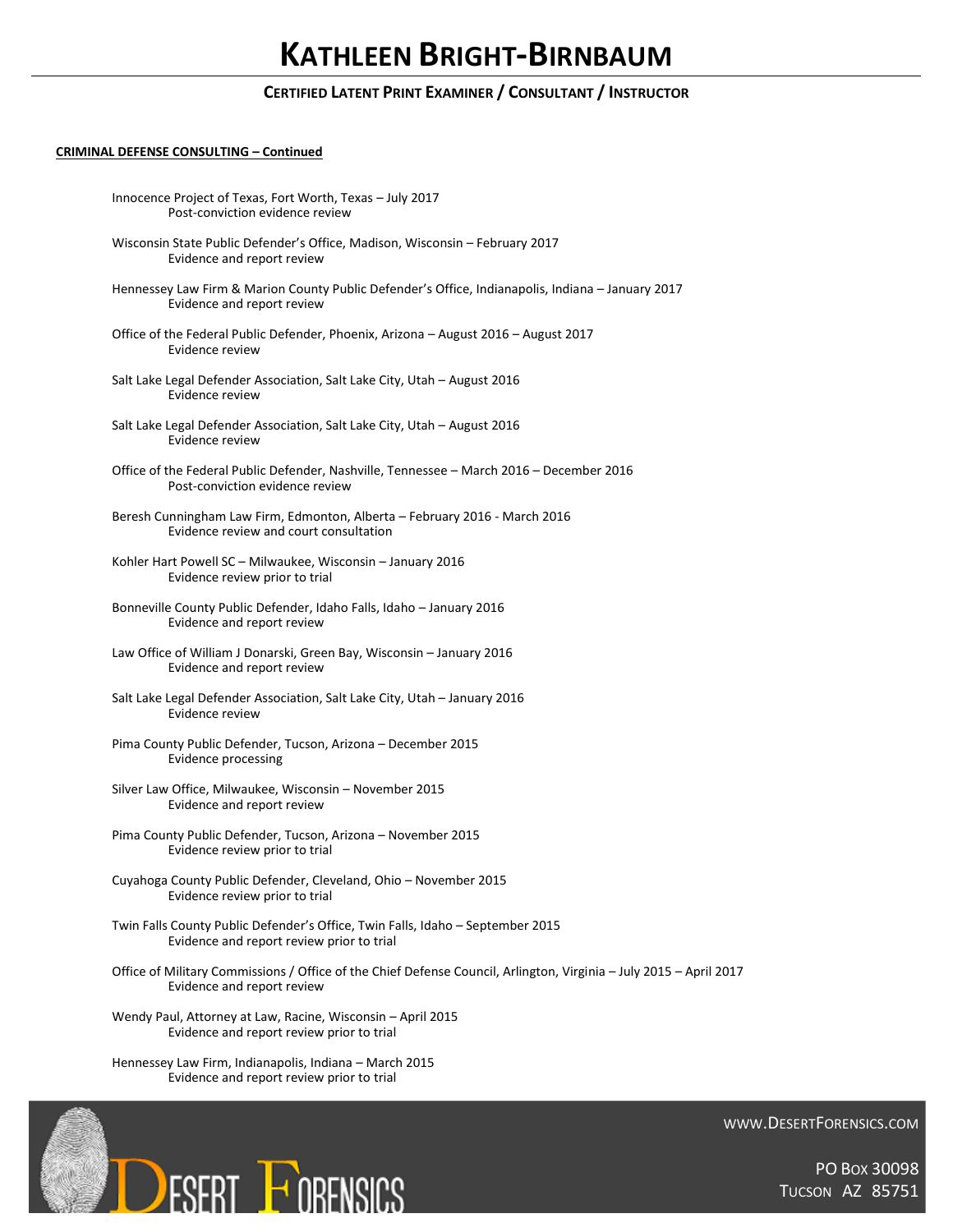## **CRIMINAL DEFENSE CONSULTING - Continued**

| Wisconsin State Public Defender's Office, Madison, Wisconsin - January 2015<br>Evidence and report review prior to trial                       |
|------------------------------------------------------------------------------------------------------------------------------------------------|
| DeConcini, McDonald, Yetwin & Lacy, P.C., Tucson, Arizona - November 2014<br>Evidence processing for investigation                             |
| Twin Falls County Public Defender's Office, Twin Falls, Idaho - November 2014<br>Evidence and report review prior to trial                     |
| Federal Defenders of Eastern Washington and Idaho, Yakima, Washington - October 2014<br>Evidence and report review prior to hearing            |
| Salt Lake Legal Defender Association, Salt Lake City, Utah - August 2014<br>Evidence and report review prior to trial                          |
| Office of the Federal Public Defender, Nashville, Tennessee - May 2014<br>Post-conviction evidence review                                      |
| Guadalupe Ruiz Law Firm, San Antonio, Texas - April 2014<br>Evidence and report review prior to trial                                          |
| Ross G Thomas Law Firm, Indianapolis, Indiana - March 2014<br>Evidence and report review for Post-Conviction Relief application                |
| Beresh Cunningham Law Firm, Edmonton, Alberta - March 2014<br>Evidence and report review prior to trial                                        |
| Hennessey Law Firm, Indianapolis, Indiana - January 2014<br>Evidence and report review prior to trial                                          |
| Cuyahoga County Public Defender, Cleveland, Ohio - August 2012<br>Evidence and report review for investigation                                 |
| Hennessey Law Firm, Indianapolis, Indiana - May 2012<br>Evidence and report review prior to trial                                              |
| Flaherty Law Firm, Kerhonkson, New York - April 2012<br>Evidence and report review prior to trial                                              |
| Wieneke Law Office, Danville, Indiana - June 2011 - August 2012<br>Evidence and trial transcript review for Post-Conviction Relief application |

Testify at Post-Conviction motion hearing in Elkhart County Circuit Court

**DESERT FORENSICS** 

WWW.DESERTFORENSICS.COM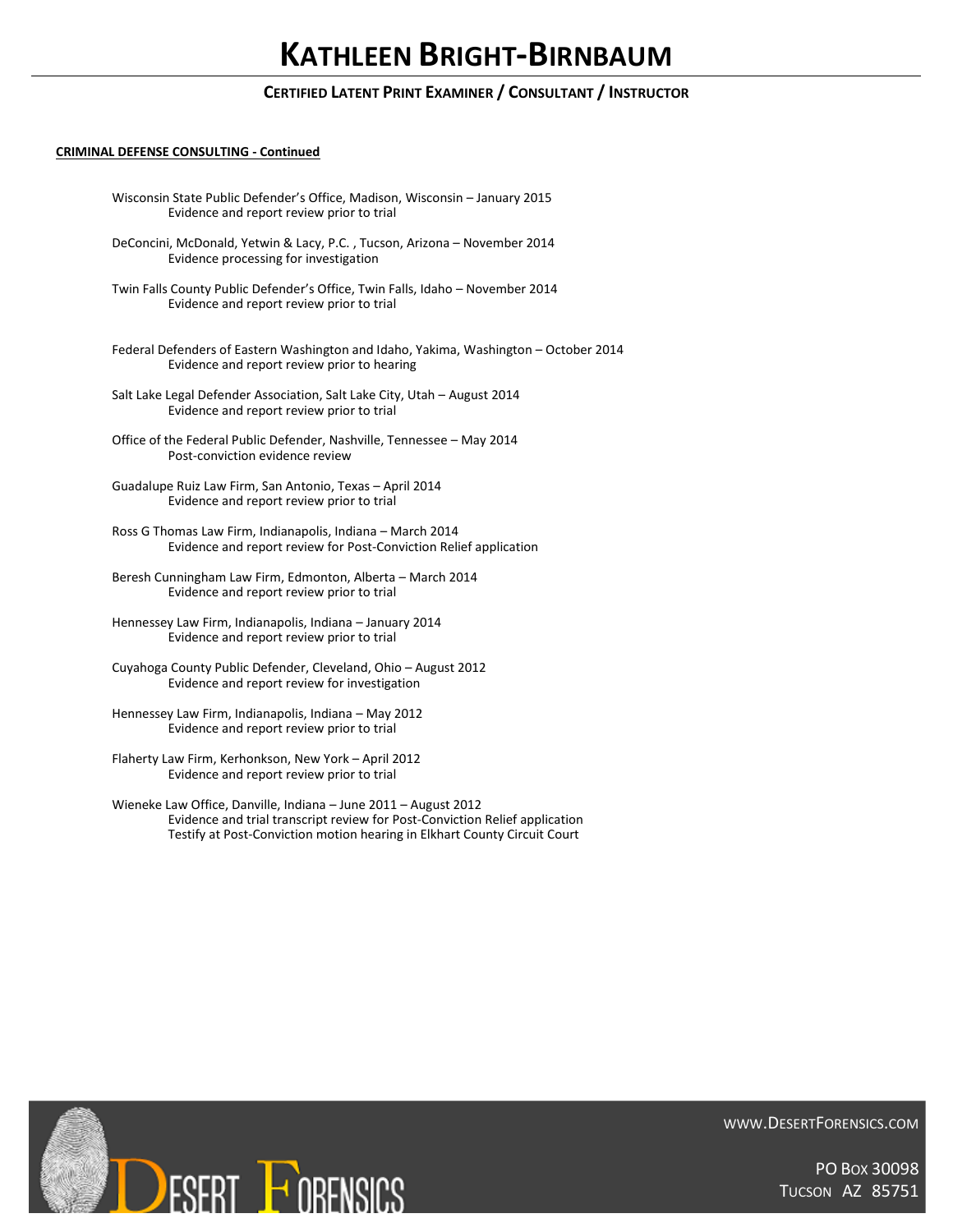### **TECHNICAL TRAINING**

104<sup>th</sup> International Association for Identification Educational Conference; Reno, Nevada - August 2019 Texas Division of the International Association for Identification 17<sup>th</sup> Educational Conference, Ft. Worth, Texas - June 2017 Advanced Digital Processing of Evidentiary Photography; Scottsdale, Arizona – December 2016 100th International Association for Identification Educational Conference; Sacramento, California – August 2015 Analysis of Distortion in Latent Prints; Decatur, Georgia – March 2015 12th Annual Arizona Public Defender Association Statewide Conference, Tempe, Arizona – June 2014 2<sup>nd</sup> National Forensic Services Conference; Pretoria, South Africa – February 2014 98 th International Association for Identification Educational Conference; Providence, Rhode Island – August 2013 FBI Advanced Testimony Workshop; Tucson, Arizona – January 2011 94th International Association for Identification Educational Conference; Tampa, Florida – August 2009 Scientific Analysis: The Facts Behind ACE-V and Daubert; Mesa, Arizona – June 2008 92nd International Association for Identification Educational Conference; San Diego, California – July 2007 Analysis of Distortion in Latent Prints; Mesa, Arizona – April 2007 Ridgeology, Daubert, and Testimony; Tucson, Arizona - November 2003 86th International Association for Identification Educational Conference; Las Vegas, Nevada - August 2002 Analysis of Problem Latents; Santa Barbara, California - March 2002 Advanced Forensic Fingerprint Identification & Testimony Course; Phoenix, Arizona - October 2001 Forensic Ridgeology; Indianapolis, Indiana - November 2000 83rd International Association for Identification Educational Conference; Little Rock, Arkansas - July 1998 Advanced Ridgeology Comparison Techniques; Mesa, Arizona - April 1997 FBI Latent Fingerprint Photography School; FBI Academy, Quantico, Virginia - September 1996 Advanced Latent Print Training; Tucson, Arizona - September 1995 Advanced Palm Print Identification School; Denver, Colorado - October 1994 AFIS Operator Training - North American MORPHO Systems, Inc.; Tucson Police Dept., Tucson, Arizona - August 1994 79th International Association for Identification Educational Conference; Phoenix, Arizona – July 1994 Basic Crime & Accident Scene Documentation; Pima County Sheriff's Dept., Tucson, Arizona - November 1993 FBI Fingerprint Classification School; ALETA Academy, Tucson, Arizona - April 1982 FBI Advanced Latent Fingerprint Techniques; Tucson Police Dept., Tucson, Arizona - May 1978



WWW.DESERTFORENSICS.COM